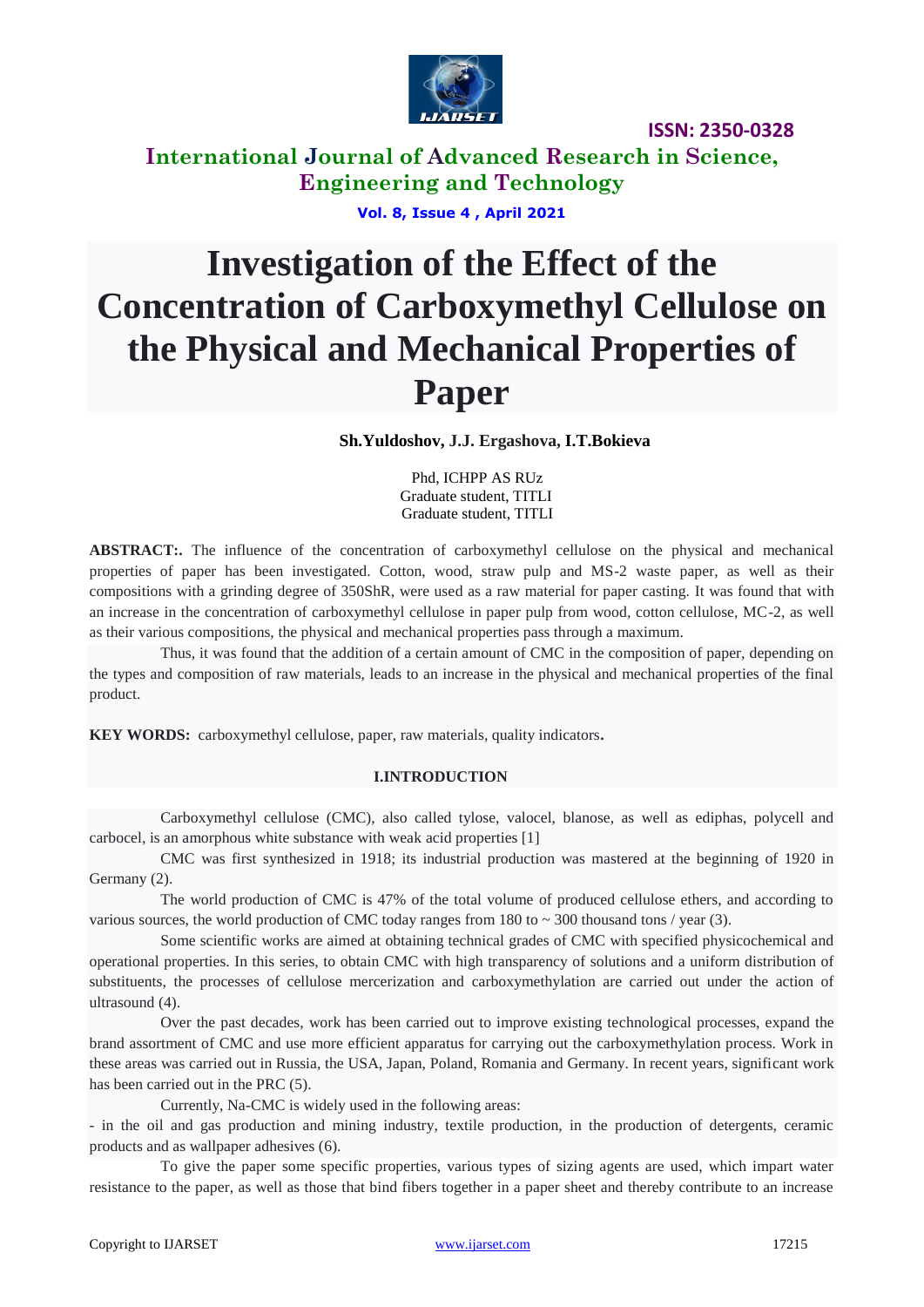

# **International Journal of Advanced Research in Science, Engineering and Technology**

#### **Vol. 8, Issue 4 , April 2021**

in the tightness and mechanical strength of the paper, the former are called hydrophobizing, and the latter are called sizing binders. substances [7].

To increase the efficiency of sizing, as well as to increase the strength properties of paper in the technological process, binder sizing materials are used, which include: cellulose derivatives, carboxymethyl cellulose.

The paper sizing process begins when the glue is introduced into the water-fiber suspension and ends in the drying section of the paper machine. Consequently, starting from this moment and ending with the receipt of finished products, this process is subject to the active influence of many technological factors. Sizing materials and coagulants introduced into the colloidal-chemical system at the same time have a great influence on practically all properties of this system, i.e. themselves act as a disturbing factor [8].

The addition of CMC to the composition of paper, depending on the type, nature, production methods, quality indicators and concentration, significantly increases its physical and mechanical properties. Based on the properties of the initial raw material, it is required to determine the grade and concentration of CMC in the composition of the paper [9].

We have studied the effect of the CMC concentration on the physical and mechanical properties of paper. Cotton, straw, wood, waste paper (grade MS-2) and their compositions with a grinding degree of 350ShR were used as a raw material for casting paper.

By increasing the concentration of CMC in the composition of paper obtained from wheat straw, the physical and mechanical parameters go through a maximum. The maximum strength of straw paper is achieved with the addition of 0.75% CMC. At the same time, the tensile strength and rupture length of the sample are 3% and 72 kgf / cm2, respectively. In this case, the tensile strength and rupture length of the sample without the addition of CMC are 2.24% and 69 kgf / cm2, respectively.

**Table 1 Influence of CMC concentration in paper obtained from wheat straw cellulose on physical and mechanical properties of paper.**

|                          |        |            |           |       | A0     | τ    | L    |
|--------------------------|--------|------------|-----------|-------|--------|------|------|
| Name                     | Weight | Elongation | Thickness | Width |        |      |      |
| Straw cell. 100%         | 21,1   | 2,1        | 0.370     | 10    | 0.037  | 57   | 2,11 |
|                          | 32,4   | 2,8        | 0.400     | 10    | 0.040  | 81   | 2,38 |
|                          | 26,7   | 2,4        | 0,385     | 10    | 0,0385 | 69   | 2,24 |
| Straw cell. $+ 0.37\%$   | 19,2   | 3,27       | 0,500     | 10    | 0,050  | 38,4 | 3,27 |
| <b>CMC</b>               | 22     | 3,17       | 0.480     | 10    | 0.048  | 45,8 | 3,17 |
|                          | 20,6   | 3,22       | 0,490     | 10    | 0.049  | 42   | 3,22 |
|                          |        |            |           |       |        |      |      |
| Straw cell. $+0.75\%$    | 24,5   | 3,53       | 0,320     | 10    | 0,032  | 76   | 3,53 |
| <b>CMC</b>               | 25,5   | 2,54       | 0.375     | 10    | 0.037  | 68   | 2,54 |
|                          | 25     | 3          | 0.347     | 10    | 0.034  | 72   | 3    |
| Straw cell. $+1.1\%$ CMC | 32,4   | 2,85       | 0,340     | 10    | 0.034  | 95   | 2,85 |
|                          | 29,6   | 2,42       | 0.380     | 10    | 0,038  | 78   | 2,42 |
|                          | 31     | 2,6        | 0,360     | 10    | 0,036  | 86   | 2,6  |

It was found that when adding 0.75% CMC to wood pulp paper, its physical and mechanical properties, i.e. the tensile strength and length of rupture of the sample reaches up to 3.2% and 167.8 kgf / cm2. At the same time, the tensile strength and rupture length of the sample without the addition of CMC is 3.2% and 111.2 kgf / cm2, respectively.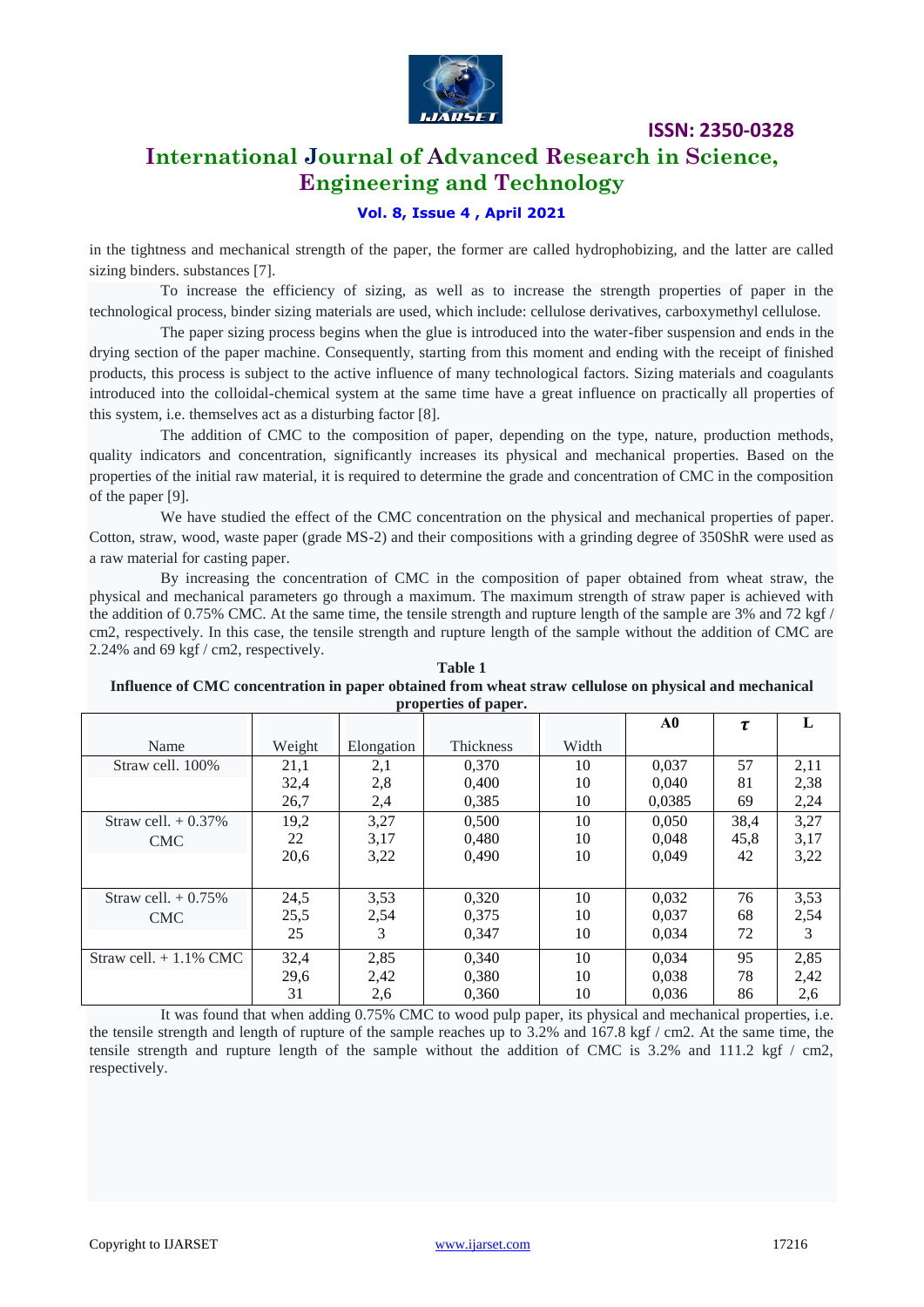

# **International Journal of Advanced Research in Science, Engineering and Technology**

## **Vol. 8, Issue 4 , April 2021**

**Table 2 The influence of the concentration of CMC in paper obtained from wood pulp on the physical and mechanical properties of the paper.**

|                       |        |            |                  |       | A0    | τ     | L    |
|-----------------------|--------|------------|------------------|-------|-------|-------|------|
| Name                  | Weight | Elongation | <b>Thickness</b> | Width |       |       |      |
| Wood cell, 100%       | 34,2   | 3.4        | 0.300            | 10    | 0.030 | 114   | 3,4  |
|                       | 33,4   | 3,01       | 0.308            | 10    | 0.030 | 108   | 3,01 |
|                       | 33,8   | 3,2        | 0.304            | 10    | 0.030 | 111,2 | 3,2  |
| Wood cell. $+ 0.37\%$ | 36,2   | 2,96       | 0.340            | 10    | 0.034 | 106.4 | 2,96 |
| <b>CMC</b>            | 36,3   | 2,98       | 0.350            | 10    | 0.035 | 103.7 | 2,98 |
|                       | 36,2   | 2.97       | 0.345            | 10    | 0.034 | 104.9 | 2,97 |
| Wood cell. $+0.75%$   | 54     | 3,3        | 0.298            | 10    | 0.029 | 181.2 | 3,3  |
| <b>CMC</b>            | 48     | 3,1        | 0.310            | 10    | 0.031 | 154,8 | 3,1  |
|                       | 51     | 3,2        | 0.304            | 10    | 0.030 | 167.8 | 3,2  |
| Wood cell. $+1.1\%$   | 55     | 3,6        | 0.290            | 10    | 0.029 | 189.6 | 3,6  |
| <b>CMC</b>            | 56     | 2,7        | 0,250            | 10    | 0.025 | 224   | 2,7  |
|                       | 55     | 3,1        | 0,270            | 10    | 0.027 | 203,7 | 3,1  |

**Table 3 The influence of the CMC concentration on paper obtained from cotton cellulose on the physical and mechanical properties of the paper.**

|                                               |                      |                      |                         | properties of the puper. |                            |                     |                      |
|-----------------------------------------------|----------------------|----------------------|-------------------------|--------------------------|----------------------------|---------------------|----------------------|
| Name                                          | Weight               | Elongation           | Thickness               | Width                    | A0                         | $\tau$              | L                    |
| Cotton<br>whole $100\%$                       | 84,3<br>68,7<br>76,5 | 4,46<br>2,6<br>3,53  | 0,280<br>0,290<br>0,285 | 10<br>10<br>10           | 0,0280<br>0,0290<br>0,0285 | 301<br>236<br>268,5 | 4,46<br>2,6<br>3,53  |
| Cotton<br>whole<br>and<br>0.37%<br><b>CMC</b> | 31<br>31,6<br>31,3   | 2,89<br>2,89<br>2,89 | 0,200<br>0,205<br>0,205 | 10<br>10<br>10           | 0,02<br>0,0205<br>0,02     | 155<br>154<br>154,5 | 2,89<br>2,89<br>2,89 |
| Cotton<br>whole<br>and<br>0.75%<br><b>CMC</b> | 43<br>38<br>40,5     | 7,95<br>6,95<br>7,45 | 0,190<br>0,200<br>0,195 | 10<br>10<br>10           | 0,0190<br>0,020<br>0,0195  | 226<br>190<br>207   | 7,95<br>6,95<br>7,45 |
| Cotton<br>whole<br>and<br>1.1% CMC            | 94,3<br>72<br>83,1   | 6,9<br>7,1<br>7      | 0.240<br>0.260<br>0.250 | 10<br>10<br>10           | 0.024<br>0.026<br>0.025    | 392<br>277<br>332   | 6.9<br>7.1<br>7      |

An increase in the CMC content in cotton cellulose paper to 1.1% significantly increases the strength properties and the elongation is 7% and the break length is 332 kgf / cm2. At the same time, the tensile strength and rupture strength of the sample without the addition of CMC is 3.53% and 268.5 kgf / cm2, respectively.

The optimal values of the physical and mechanical properties of paper obtained from waste paper of the MS-2 brand are achieved with the addition of 1.1% CMC. At the same time, its strength indicators increase: the effect on elongation is 3.3% and the break length is 142.9 kgf / cm2. At the same time, the tensile strength and rupture length of the sample without the addition of CMC is 3.2% and 105.3 kgf / cm2, respectively.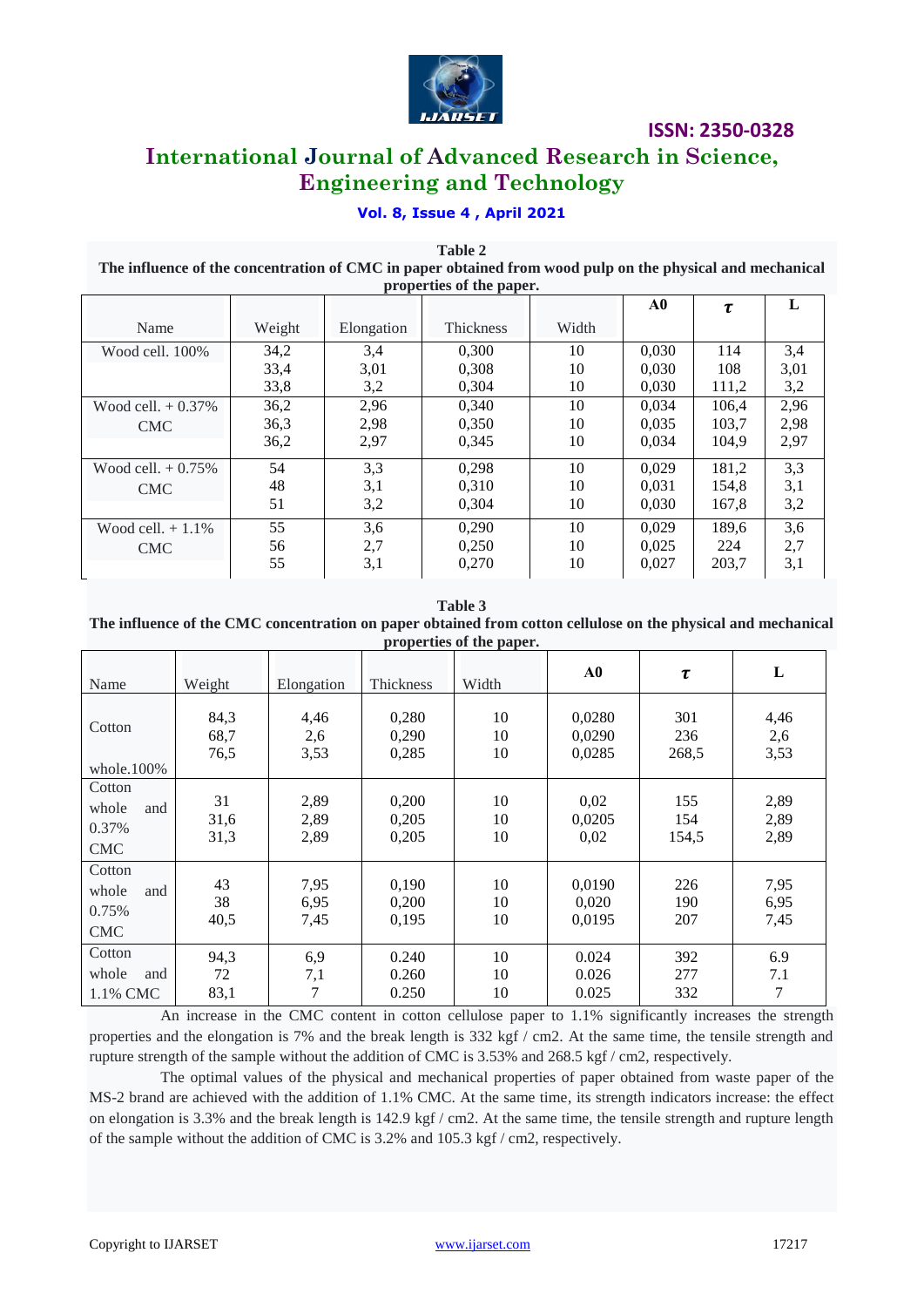

# **International Journal of Advanced Research in Science, Engineering and Technology**

# **Vol. 8, Issue 4 , April 2021**

**Table 4 Influence of CMC concentration on physical and mechanical properties of paper obtained from MS-2 waste paper.**

|                                |                |                    | r - r - - -             |                |                         |                        |                    |
|--------------------------------|----------------|--------------------|-------------------------|----------------|-------------------------|------------------------|--------------------|
| Name                           | Weight         | Elongation         | Thickness               | Width          | A0                      | $\tau$                 | L                  |
| Waste paper brand<br>MC-2 100% | 29<br>27<br>28 | 2,97<br>3,4<br>3,2 | 0.240<br>0,293<br>0,266 | 10<br>10<br>10 | 0.024<br>0.029<br>0,021 | 120,8<br>92,1<br>105,3 | 2,97<br>3,4<br>3,2 |
| Waste paper of the             | 28             | 3,2                | 0,220                   | 10             | 0,022                   | 127,3                  | 3,2                |
| brand $MC-2 +$                 | 35             | 3,4                | 0,250                   | 10             | 0.025                   | 140                    | 3,4                |
| 0.37% CMC                      | 31,5           | 3,3                | 0,235                   | 10             | 0,023                   | 134                    | 3,3                |
| Waste paper of the             | 27             | 2,7                | 0,220                   | 10             | 0,022                   | 122,7                  | 2,7                |
| brand MC-2 $+$                 | 29             | 2,8                | 0,220                   | 10             | 0,022                   | 131,8                  | 2,8                |
| 0.75% CMC                      | 28             | 2,7                | 0,220                   | 10             | 0,022                   | 127,3                  | 2,7                |
| Waste paper of the             | 37             | 3,5                | 0,230                   | 10             | 0,023                   | 160,8                  | 3,5                |
| brand MC-2 + $1.1\%$           | 32             | 3,9                | 0,260                   | 10             | 0,026                   | 123,1                  | 3,9                |
| <b>CMC</b>                     | 35             | 3,7                | 0,245                   | 10             | 0,024                   | 142,9                  | 3,7                |

For further study of quality indicators, papers were obtained from composite raw materials with different ratios, such as a composition from waste paper of the MS-2 brand and wood pulp with ratios of 50: 50.75: 25.25: 75. The addition of 0.37% CMC obtained from equal ratios of MS-2 waste paper and wood pulp improves its quality indicators, i.e. tensile strength is 3.7% and for a rupture length of 250 kgf / cm2. At the same time, without adding CMC to the composition of the paper, the tensile strength is 3.4%, and the tensile strength is 175.7 kgf / cm2

#### **Table 5 Waste paper and wood pulp grade MS-2 Influence of CMC concentration on the composition of paper obtained in a 50:50 ratio, physical and mechanical properties of paper.**

| Name                                         |                   | <b>CMC</b><br>volume | Weight               | Elongation        | Thickness               | Width          | ${\bf A0}$                | $\tau$                | L                 |
|----------------------------------------------|-------------------|----------------------|----------------------|-------------------|-------------------------|----------------|---------------------------|-----------------------|-------------------|
| Waste paper of<br>the MC-2<br>$brand - 50\%$ | Wood.<br>Cell-50% |                      | 37,6<br>36,3<br>36,9 | 3,3<br>3,5<br>3,4 | 0,210<br>0,210<br>0,210 | 10<br>10<br>10 | 0,021<br>0,021<br>0,021   | 179<br>172,8<br>175,7 | 3,3<br>3,5<br>3,4 |
| Waste paper of<br>the MC-2<br>$brand - 50\%$ | Wood.<br>Cell-50% | 3ml                  | 48<br>58<br>53       | 3,7<br>3,7<br>3,7 | 0,210<br>0.215<br>0,212 | 10<br>10<br>10 | 0,021<br>0,0215<br>0,0212 | 228,6<br>269,8<br>250 | 3,7<br>3,7<br>3,7 |
| Waste paper of<br>the MC-2<br>$brand - 50\%$ | Wood.<br>Cell-50% | 6 ml                 | 43<br>28<br>35,5     | 3,2<br>2,8<br>3,0 | 0,200<br>0,212<br>0,206 | 10<br>10<br>10 | 0,02<br>0,0212<br>0,0206  | 215<br>132<br>172     | 3,2<br>2,8<br>3   |
| Waste paper of<br>the MC-2<br>$brand - 50\%$ | Wood.<br>Cell-50% | 9 <sub>ml</sub>      | 50,2<br>48,3<br>49,2 | 4,2<br>4,3<br>4,2 | 0,240<br>0,230<br>0,235 | 10<br>10<br>10 | 0,024<br>0,023<br>0,0235  | 209<br>210<br>209     | 4,2<br>4,3<br>4,2 |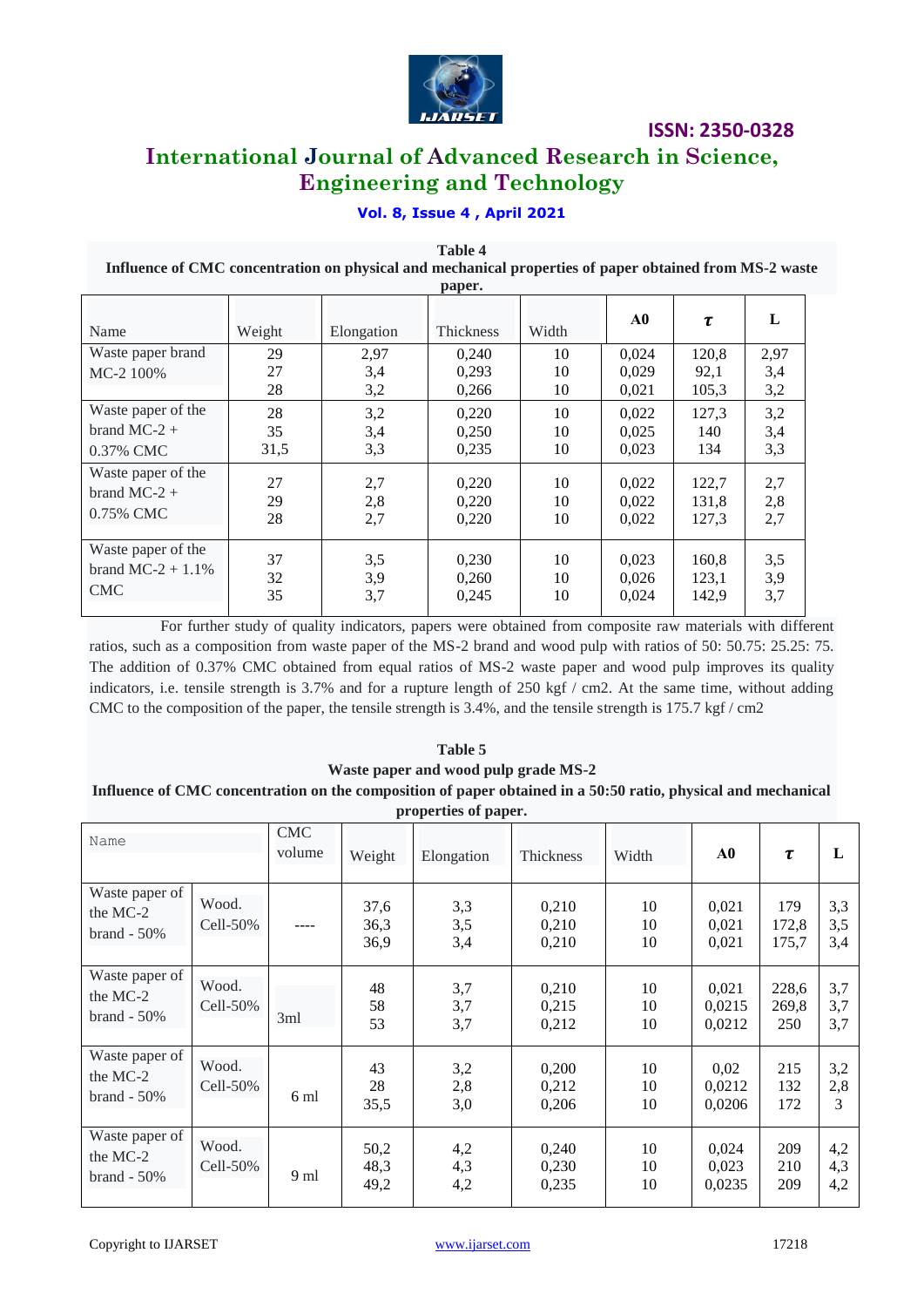

# **International Journal of Advanced Research in Science, Engineering and Technology**

### **Vol. 8, Issue 4 , April 2021**

Increasing the concentration of CMC in the composition of paper obtained from waste paper of the MS-2 brand and wood pulp in a ratio of 75:25 gives the best result by adding 0.75% CMC. At the same time, the tensile strength and rupture length are 3.7% and 224.4 kgf / cm2, respectively. It is known that the tensile strength and rupture length of the sample without the addition of CMC is 3.3% and 202 kgf / cm2.

| Table 6                                                                                                   |
|-----------------------------------------------------------------------------------------------------------|
| MS-2 brand waste paper and wood pulp                                                                      |
| Effect of CMC concentration on paper obtained in ratios of 75:25 on physical and mechanical properties of |

|                                              | paper.              |                      |                      |                   |                         |                |                           |                       |                   |  |  |  |  |  |
|----------------------------------------------|---------------------|----------------------|----------------------|-------------------|-------------------------|----------------|---------------------------|-----------------------|-------------------|--|--|--|--|--|
| Name                                         |                     | <b>CMC</b><br>volume | Weight               | Elongation        | Thickness               | Width          | ${\bf A0}$                | $\tau$                | L                 |  |  |  |  |  |
| Waste paper of<br>the MC-2<br>$brand - 75\%$ | Wood.<br>Cell-25%   |                      | 46,2<br>43,2<br>44,7 | 3,7<br>3,0<br>3,3 | 0,220<br>0,223<br>0,221 | 10<br>10<br>10 | 0,022<br>0,0223<br>0,0221 | 210<br>193<br>202     | 3,7<br>3,0<br>3,3 |  |  |  |  |  |
| Waste paper of<br>the MC-2<br>$brand - 75\%$ | Wood.<br>$Cell-25%$ | 3ml                  | 44,2<br>52,4<br>48,3 | 3,1<br>3,5<br>3,3 | 0,200<br>0,215<br>0,207 | 10<br>10<br>10 | 0,02<br>0,0215<br>0,0207  | 221<br>243,7<br>233,3 | 3,1<br>3,5<br>3,3 |  |  |  |  |  |
| Waste paper of<br>the MC-2<br>$brand - 75\%$ | Wood.<br>Cell-25%   | 6 ml                 | 52<br>49<br>50,5     | 3,8<br>3,7<br>3,7 | 0,230<br>0,220<br>0,225 | 10<br>10<br>10 | 0,023<br>0,022<br>0,0225  | 226<br>222,7<br>224,4 | 3,8<br>3,7<br>3,7 |  |  |  |  |  |
| Waste paper of<br>the MC-2<br>$brand - 75%$  | Wood.<br>Cell-25%   | 9 ml                 | 40<br>43<br>42       | 3,2<br>3,3<br>3,3 | 0,198<br>0,200<br>0,200 | 10<br>10<br>10 | 0,0198<br>0,02<br>0,02    | 202<br>215<br>210     | 3,2<br>3,3<br>3,3 |  |  |  |  |  |

In the process of obtaining paper from waste paper of the MS-2 brand and wood pulp in a ratio of 25:75, as a result, it increases the physical and mechanical properties of the paper, i.e. with the addition of 0.75% CMC, the tensile strength and rupture length are reached 3.6% and 266.7 kgf / cm2. In this regard, the tensile strength and tensile strength of the sample without the addition of CMC is 3.2% and 170.6 kgf / cm2.

#### **Table 7**

**(MS-2 brand waste paper and wood pulp Effect of CMC concentration on paper composition obtained in ratios of 25:75 on physical and mechanical properties of paper.)**

|                                              |                     |                      |                  | $\mu$ operates of pupers, |                      |                |                           |                         |                   |
|----------------------------------------------|---------------------|----------------------|------------------|---------------------------|----------------------|----------------|---------------------------|-------------------------|-------------------|
| Name                                         |                     | <b>CMC</b><br>volume | Weight           | Elongation                | Thickness            | Width          | A0                        | τ                       | L                 |
| Waste paper of<br>the MC-2<br>$brand - 25%$  | Wood.<br>Cell-75%   |                      | 27<br>46<br>36,5 | 2,9<br>3,6<br>3,2         | 0,210 0,218<br>0,214 | 10<br>10<br>10 | 0,021<br>0,0218<br>0,0214 | 128,6<br>211<br>170,6   | 2,9<br>3,6<br>3,2 |
| Waste paper of<br>the MC-2<br>$brand - 25\%$ | Wood.<br>$Cell-75%$ | 3ml                  | 43<br>44<br>44   | 3,3<br>3,3<br>3,3         | 0,220 0,230<br>0,225 | 10<br>10<br>10 | 0,022<br>0,023<br>0,0225  | 195,4<br>191,3<br>195,5 | 3,3<br>3,3<br>3,3 |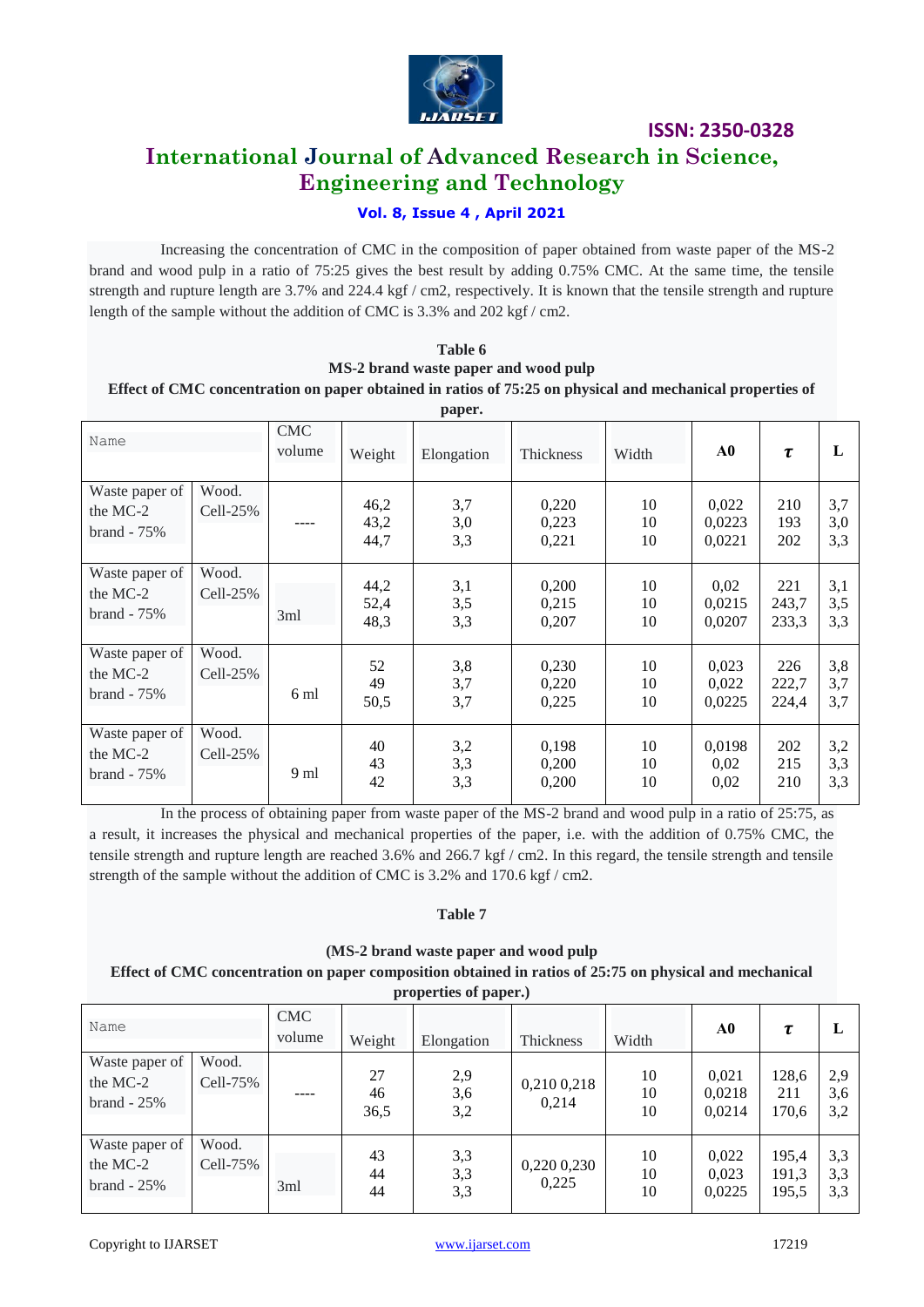

# **International Journal of Advanced Research in Science, Engineering and Technology**

## **Vol. 8, Issue 4 , April 2021**

| Waste paper of<br>the MC-2<br>$brand - 25%$ | Wood.<br>Cell-75% | 6 ml | 56<br>56<br>56 | 3,7<br>3,4<br>3,6 | 0,210 0,210<br>0,210 | 10<br>10<br>10 | 0.021<br>0,021<br>0,021 | 266.7<br>266,7<br>266,7 | 3,7<br>3.4<br>3.6 |
|---------------------------------------------|-------------------|------|----------------|-------------------|----------------------|----------------|-------------------------|-------------------------|-------------------|
| Waste paper of<br>the MC-2<br>$brand - 25%$ | Wood.<br>Cell-75% | 9 ml | 51<br>53<br>52 | 3,7<br>3,7<br>3,7 | 0,220 0,220<br>0,220 | 10<br>10<br>10 | 0.022<br>0.022<br>0,022 | 231,8<br>241<br>236     | 3,7<br>3.7<br>3,7 |

Further studies were carried out with low-viscosity brands of carboxymethyl cellulose. Cellulose from wood, waste paper of the MS-2 brand and compositions from waste paper and wood were selected as raw materials for the production of paper.

Obtaining paper from low-viscosity CMC gives different results than in the previous study.

The maximum result is obtained by adding 0.37% CMC to the composition of the paper. Based on this, the tensile strength is 3.7%, and the tensile strength is 233.3 kgf / cm2. Without the addition of CMC, the tensile strength and rupture length are 3.2% and 111.2 kgf / cm2.

| Table 8<br>The effect of low-viscosity KMS on the physico-mechanical properties of paper obtained from wood pulp. |                      |                    |                         |                |                         |                              |                    |  |  |  |  |
|-------------------------------------------------------------------------------------------------------------------|----------------------|--------------------|-------------------------|----------------|-------------------------|------------------------------|--------------------|--|--|--|--|
| Name                                                                                                              | Weight               | Elongation         | <b>Thickness</b>        | Width          | A0                      | τ                            | L                  |  |  |  |  |
| Wood cell. 100%                                                                                                   | 34,2<br>33,4<br>33,8 | 3,4<br>3,01<br>3,2 | 0,300<br>0.308<br>0.304 | 10<br>10<br>10 | 0,030<br>0.030<br>0,030 | 114<br>108<br>111,2          | 3,4<br>3,01<br>3,2 |  |  |  |  |
| Wood cell. $+0.37\%$<br><b>CMC</b>                                                                                | 63<br>63<br>63       | 3,7<br>3,8<br>3,7  | 0,27<br>0,28<br>0,27    | 10<br>10<br>10 | 0,027<br>0,028<br>0,027 | 233,3<br>225<br>233,3        | 3,7<br>3,8<br>3,7  |  |  |  |  |
| Wood cell. $+0.75\%$<br><b>CMC</b>                                                                                | 48<br>43<br>45,5     | 3,4<br>3,2<br>3,55 | 0,28<br>0,28<br>0,28    | 10<br>10<br>10 | 0,028<br>0,028<br>0,028 | 177,8<br>153,6<br>162,5      | 3,9<br>3,2<br>3,55 |  |  |  |  |
| Wood cell. $+1.1\%$<br><b>CMC</b>                                                                                 | 62<br>58<br>60       | 3,5<br>3,4<br>3,4  | 0,30<br>0.30<br>0,30    | 10<br>10<br>10 | 0,030<br>0.030<br>0,030 | 206,7<br>193,3<br><b>200</b> | 3,5<br>3,4<br>3,4  |  |  |  |  |

Now, let us consider the effect of low-viscosity CMC on MS-2 waste paper. The best solution is to add 0.75% CMC. This means that the tensile strength and tensile strength is 3.3% and 350 kgf / cm2. At the same time, without adding CMC is 3.2% and 105.3 kgf / cm2, respectively.

#### **Table 9 Tthe effect of low-viscosity KMS on the physical and mechanical performance of paper obtained from MS-2 brand waste paper**

| Name              | Weight | Elongation | <b>Thickness</b> | Width | A0    |       |      |
|-------------------|--------|------------|------------------|-------|-------|-------|------|
| Waste paper brand | 29     | 2,97       | 0,240            | 10    | 0.024 | 120,8 | 2,97 |
| MC-2 100%         | 27     | 3,4        | 0,293            | 10    | 0,029 | 92,1  | 3,4  |
|                   | 28     | 3,2        | 0.266            | 10    | 0.021 | 105,3 | 3,2  |